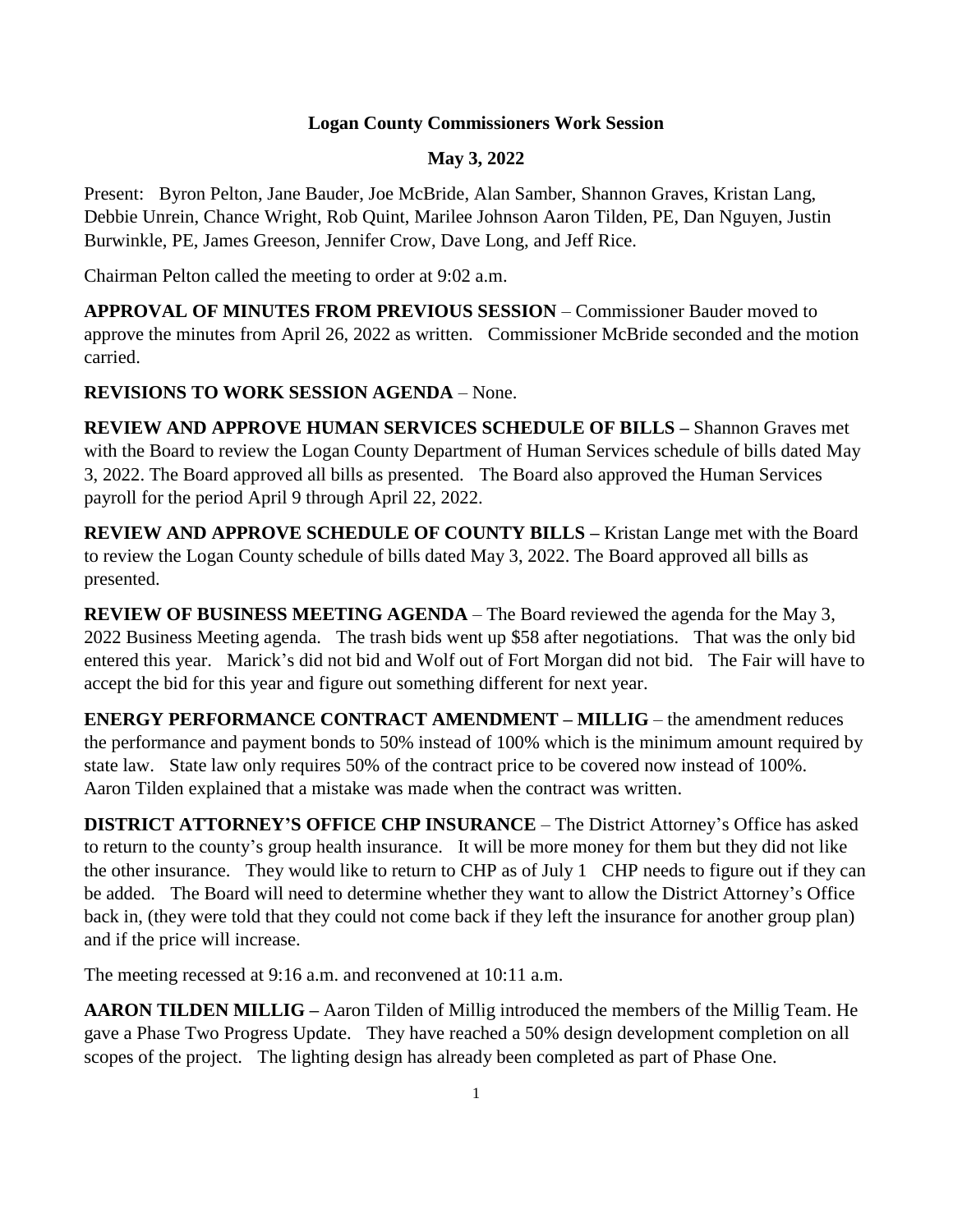Pretty far along with the windows and will need to submit to the Historical Society for recommendations. The HVAC design for the Courthouse has been challenging. They've come up with some unique approaches to adding ventilation air to the building and solve the difficult problem of how to run ductwork through the building and how to get air moving from space to space. Equipment layout will look very similar to what we have now – large spaces will be supplied by overhead air distribution. Smaller spaces will have console type units, much smaller than the ones in use right now and the hallways will have nothing.

The next steps are to figure out details and figure out how to control everything electrical. The electrical design will be completed once the final HVAC equipment selections are made.

Plumbing issues for the Courthouse are less severe than originally anticipated. The City of Sterling has already addressed one issue identified during sewer scoping. The focus is shifting to the Annex plumbing to ensure property drainage. Design completion with final pricing is expected in approximately four weeks.

The last step of the puzzle is historical review, which is in process right now for the mechanical systems and the windows. They will start providing comments soon. They are pretty positive and think that they will make it look better than it does already.

Mr. Tilden introduced the team that has been working on the project, Justin Pape is Construction Manager, James Greeson, Justin Burwinkle was at another project site today so he could not attend. Dan Nguyen, Lead Project Engineer

Dan Nguyen explained that for the Courthouse they plan to remove the existing water source heat pumps located throughout the building and replacing them with water source VRF and will be using a combination of sealed duct units. The designers have worked really hard to maintain the aesthetics of the building they won't have compressors in them, so they will be a lot quieter and will have a lower profile, i.e. 10" vs. 16". They will be reusing the existing cooler which is in very good condition. They plan to replace the boiler with new high efficiency boilers. The new system will have full redundancy so if one boiler goes down, it will kick over to the other boiler and it will still have heat. They will also be installing energy recovery ventilators to provide ventilation air to all of the spaces. Because this is a historic building, high velocity low profile duct systems to minimize the number of penetrations that need to be made.

**COURTHOUSE ELECTRICAL** - plan to reuse a lot of the electrical panels. There are not very good drawings of the electrical system after the last remodel. They are doing a lot of investigative work right now. The good news is that a lot of the connections are 2A single phase so they will be able to reuse a lot of the connections. The exhaust fans will be tied in with light switches so that will save from leaving the power on all of the time.

**COURTHOUSE GENERAL CONSTRUCTION** – The new units will be utilizing chases in the vaults for duct work, core drilling, etc. Holes will be concealed with dropped ceilings or the current ducts and chases will be used or expanded. For the fourth floor, they are proposing a dropped ceiling as well. The large unit in the Finance Department will be gone. The high velocity duct work is going to be in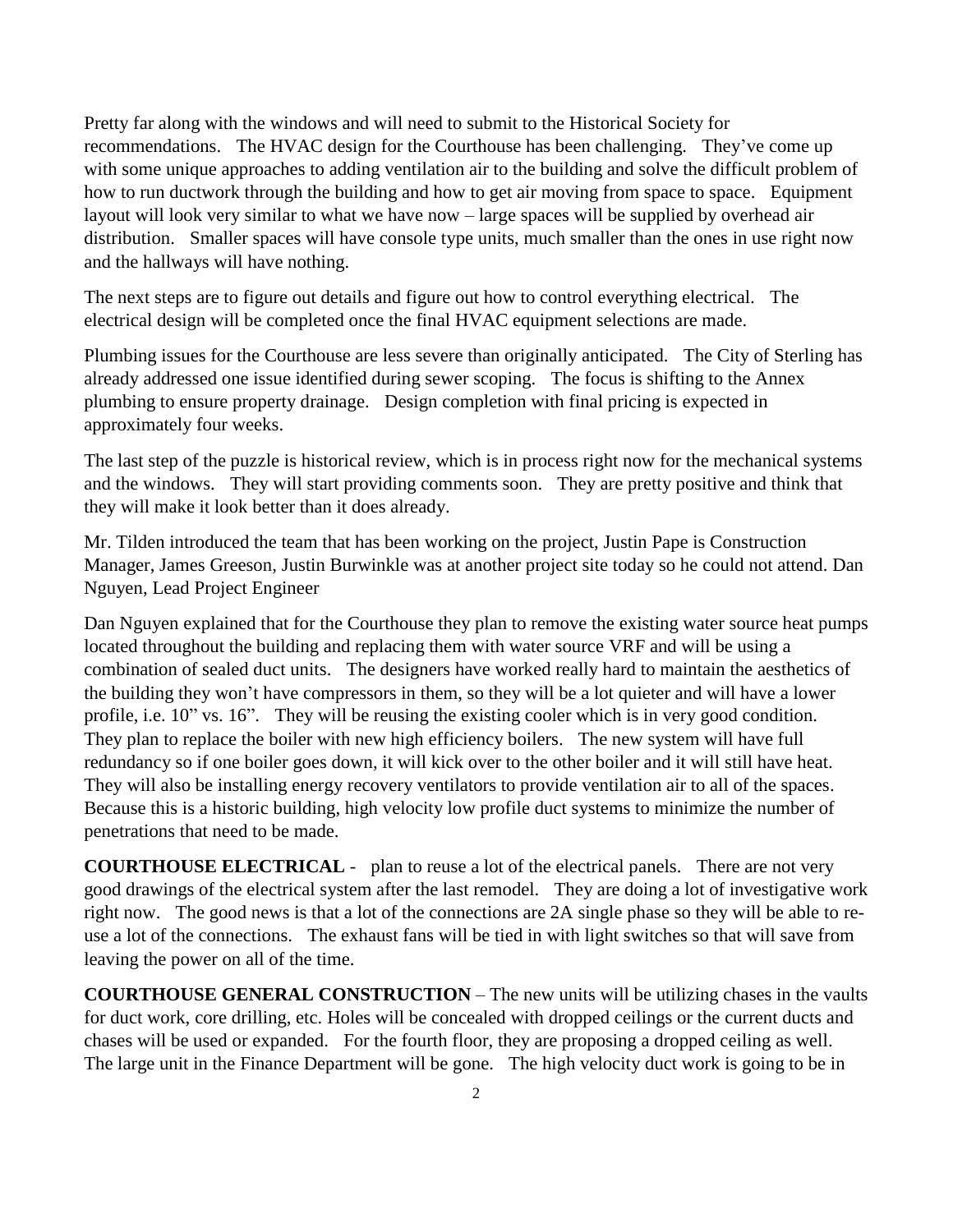the corner of the offices – some are used for vault or storage areas. On the first floor, there is a soffit around the perimeter of the offices which will be used for the routing for existing piping. Also on the first floor, there is a ceiling suspended unit which they are waiting to hear back from the Historical Society.

Fourth floor corridor will have duct work and office spaces will have small ducted units.

**COURTHOUSE PLUMBING** – The sewer was scoped in basement to the manhole near the gazebo on Third Street. There was a blockage, however the blockage was on the city side. The condition of the pipe was old, but in really good shape. Some maintenance may be needed every couple of years, maybe jet the line. No collapses or tree roots were found. No replacement will be necessary at this time.

**COURTHOUSE LIGHTING** – Everything will look exactly the same as it does right now. All existing historical fixtures will be retrofitted with modern LED equivalents. Rooms that ceilings have to be lowered, new recessed fixtures will have to be determined. All exterior lighting will be replaced with new LED equivalents.

**COURTHOUSE WINDOWS** – Code requirements do not require operable windows, however the all members of the Board were in favor of operable windows. Operable windows cost approximately 50% more. The current storm windows are 50% operable. The Board agreed to look at the cost difference and the options available. Another question was would the Board want to re-use the window treatments and window treatments.

**ANNEX** – The mechanical HVAC system is a lot easier to move ductwork around and the mechanical is pretty straightforward. Existing baseboard radiators, water piping, thermostats and local control wiring will be removed. Water-Source Variable Refrigerant Flow (WS-VRF) system will be installed on all of the occupied spaces on the 1<sup>st</sup> floor, primarily ceiling cassette units mounted in lay-in acoustical ceiling. Ventilation ductwork is concealed refrigerant piping, condensate piping and electrical and control wiring is concealed.

The new VRF units do not contain compressors keeping the office environments as quiet as possible.

Pretty sure there is asbestos covered pipe in the Annex. If they don't have to touch the pipe, it will not be a problem. The water heaters are not that old and they had not planned to change them.

Existing mini-split heat pumps will be repurposed to provide cooling to ballot counting and server space on the lower level. Sparsely occupied spaces which rarely ever need cooling, mini-split heat pumps still have 5-10+ years life expectancy.

**JUSTICE CENTER** – Correcting VAV hot water takeoffs so they are not piped off the bottom of mains to reduce clogs. Replacing fan motors in VAV terminal boxes, re-calibrate back to original design airflows and operating parameters. Fans represent biggest point of mechanical failure. Replacement "resets the clock" on equipment life expectancy. There are up to six rooms on one side that are all on one box, which is not really best practice.